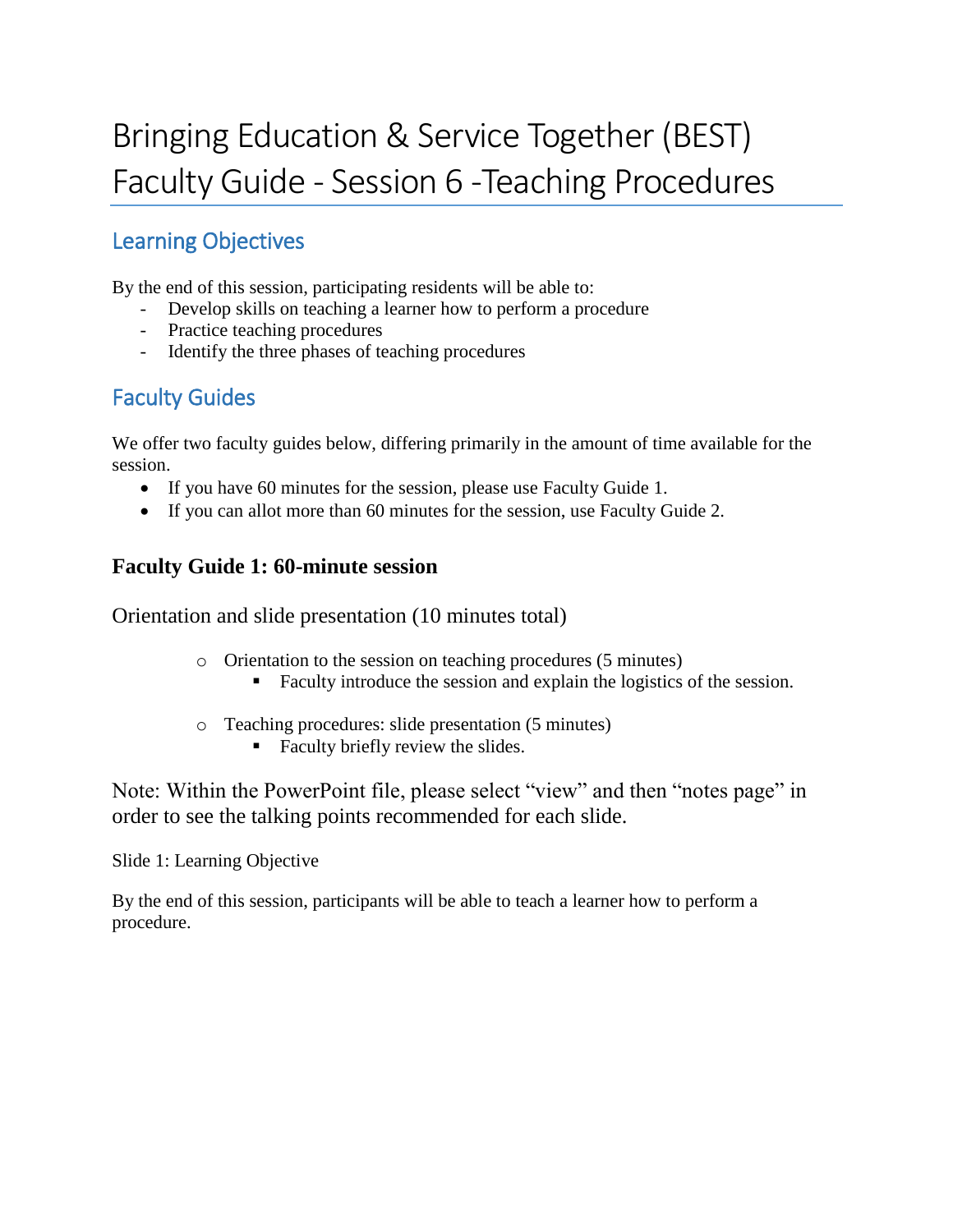Slide 2: Approach to Teaching Procedures

Learners must go through three phases of psychomotor skills development:

1 2 3 *Cognitive Developmental Automated* ↙ ↘ Why How Slide 3: Cognitive phase

Learners first need to understand the "why" components of the procedure:

- Why learn procedure?
- **Indications**
- **Contraindications**
- Risks/complications
- $\blacksquare$  Benefits
- **Alternatives**

Slide 4: Cognitive phase

Since learners prefer active learning, teach through questioning:

- Has the learner done this procedure before?
- What does s/he recall about indications, risks, etc.?

Slide 5: Cognitive phase

- Then address the "how" components:
- Demonstrate procedure step by step.
- Ask learner to verbalize the steps.
- Ask for questions.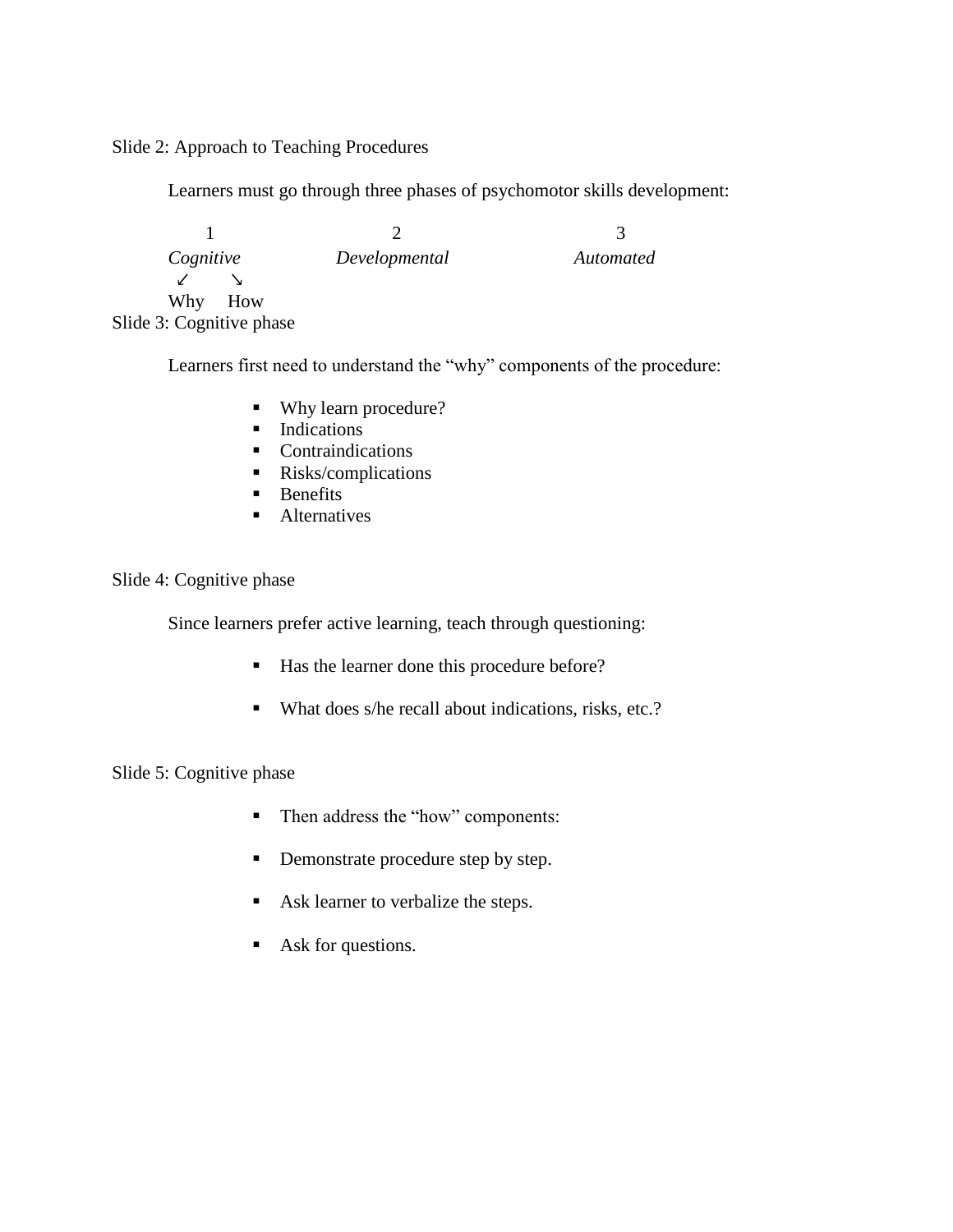Slide 6: Developmental phase

- o Next, learners need to practice.
- o Have learner demonstrate procedure for you, explaining each step out loud.
- o Provide guidance for each step, both verbally and physically.
- o Evaluate learner's proficiency:
	- What did learner do right?
	- What could he or she do better?

## Slide 7: Developmental phase

- o Ask learner to self-evaluate, then give specific feedback, starting with the positive aspects of the performance.
- o Does the learner have any questions, now that s/he has practiced the skills?

## Slide 8: Developmental phase

- o Rapid cycle deliberate practice is an effective technique of having learners cycle rapidly between deliberate practice and directed feedback.
- o Dividing the procedure up into segments can make it easier to practice and learn.
	- Between segments, pause  $\rightarrow$  debrief  $\rightarrow$  rewind  $\rightarrow$  have the learner try again.

## Slide 9: Automated phase

o Finally, learners begin achieving proficiency and are ready for independent performance. Observe performance again, this time with minimal interruption.You can now teach the fine points.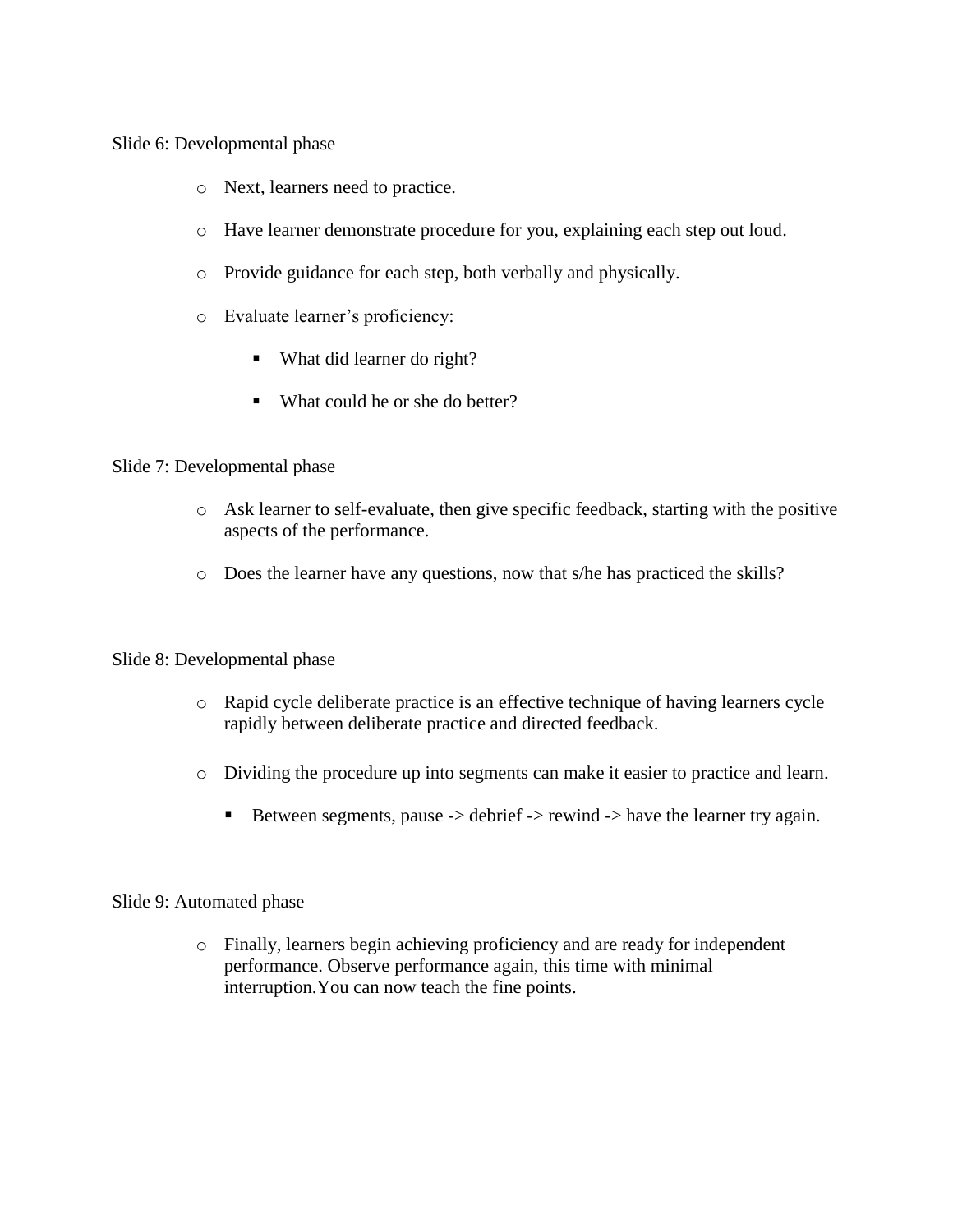Slide 10: Automated phase

Encourage self-directed learning:

- What are the learner's future learning goals?
- $\blacksquare$  How can the learner achieve them?
- What have you read or done that helped you learn?

Arrange for a follow-up session.

- Practice teaching procedures with feedback (35 minutes total)
	- o Residents divide into pairs (5 minutes).
		- Depending upon the composition of the group, we recommend mixing up the pairs to encourage collaboration across training levels and departments.
		- The more faculty members available to facilitate the small-group component of the session, the better.
		- One faculty member assigned to supervise one or two pairs of residents is an ideal ratio.
		- The procedure cases below were used in the Bringing Education  $\&$ Service Together (BEST) randomized trial, but medical educators teaching this session may feel free to substitute procedural simulations that are more relevant to their own residents.
			- For instance, a surgical residency program could substitute a different surgical procedure.
			- In any event, we recommend keeping the procedural simulations as simple as possible so as to keep the focus on teaching skills and preventing participants from becoming distracted by clinical complexities.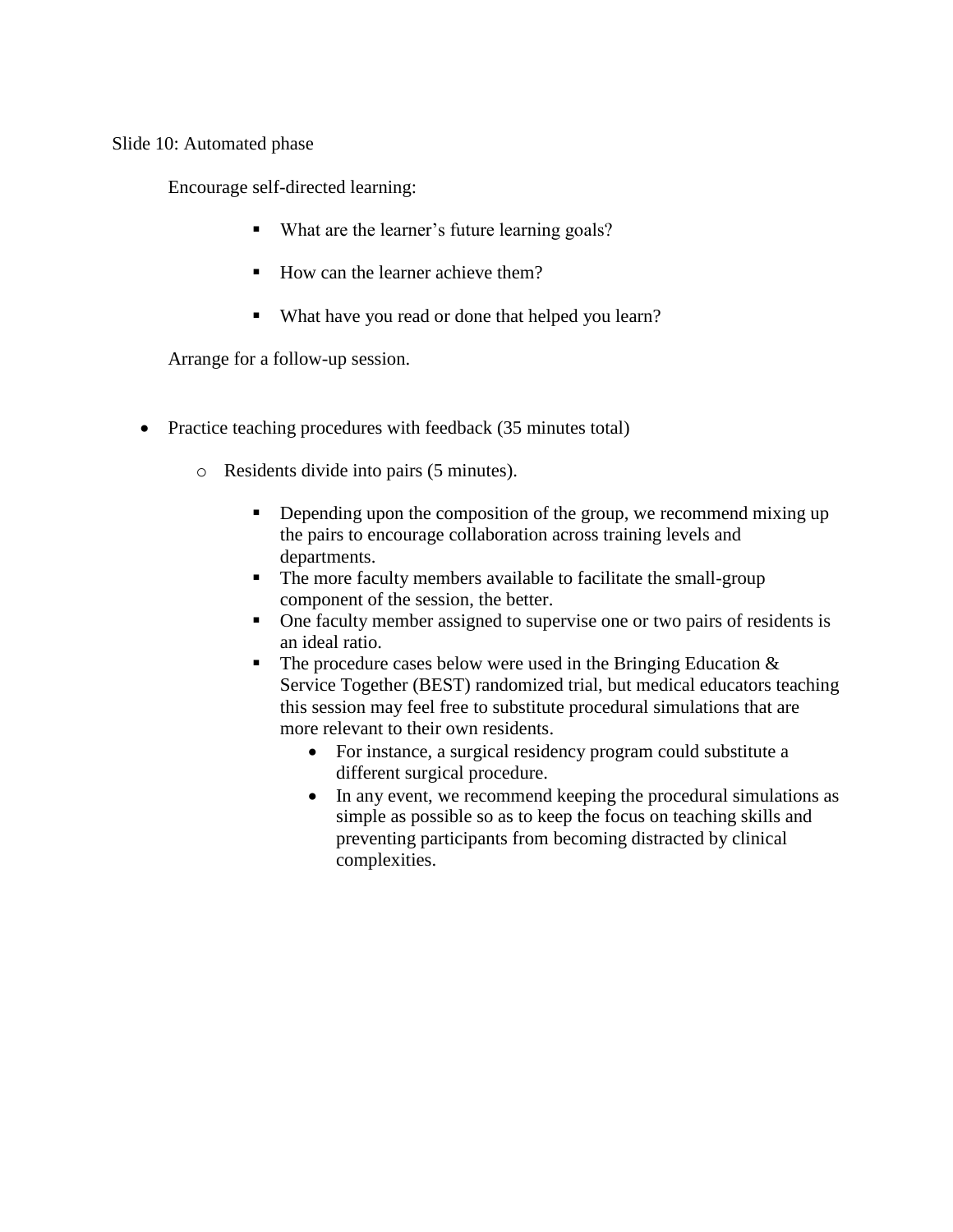- Case 1: Drawing blood cultures (15 minutes total)
	- Each faculty member hands each participating resident only the instructions for his or her role, i.e., hand "Information for the resident teacher" instructions to the resident who will play the teacher first, and hand "Information for the 'student'" to the resident who will play the student first.
	- The faculty member also provides each pair of residents with the materials needed for this case:
		- Newsprint and markers
		- Sterile gloves need to have various sizes available
		- Blood culture bottles
		- Needles
		- Syringes
		- Povidone iodine
		- Alcohol wipes
		- Sterile gauze packets
		- To save costs, faculty may wish to look for expired supplies that would otherwise be destroyed.
		- o Resident #1 of each pair teaches the procedure (10 minutes).
			- The faculty member watches resident #1 teach the procedure.
			- **Limit interruptions except to call attention to time as** needed.
		- o Resident #2 (the "student") fills out checklist then gives targeted feedback using checklist (5 minutes).
			- The faculty member provides one copy of the checklist to each participating resident.
			- Resident  $#2$ , who played the "student", fills out the checklist.
			- It is helpful for resident  $#1$  who played the teacher to start by giving self-feedback.
			- Next, the faculty member assists resident  $#2$ , who played the "student", in going through the checklist to give constructive feedback to resident #1.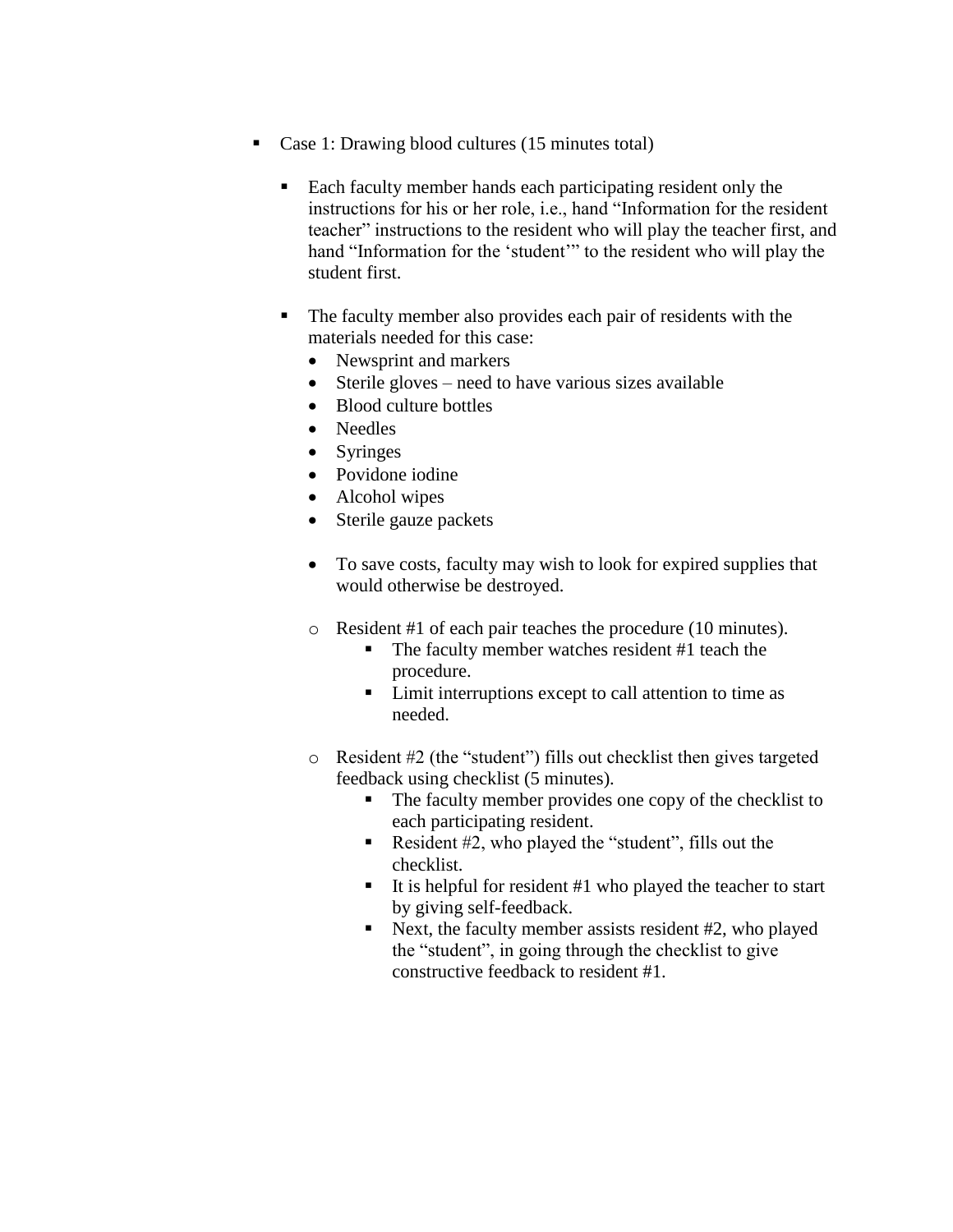- Case 2: Incision and drainage of an abscess (15 minutes total)
	- **Each faculty member hands each participating resident only the** instructions for his or her role, i.e., hand "Information for the resident teacher" instructions to resident #2, who played the "student" in the first case, and hand "Information for the 'student'" to resident #1, who played the teacher in the first case.
	- The faculty member also provides each pair of residents with the materials needed for this case:
		- Newsprint and markers
		- Sterile gloves need to have various sizes available
		- Scalpels, #11 blade
		- Needles
		- Syringes
		- Povidone iodine
		- Alcohol wipes
		- Culture swabs
		- Iodoform gauze packing material
		- Plain sterile gauze packets
		- Protective goggles
		- Skin abscess model (e.g.,

[https://acpinternist.org/archives/2010/10/waxman.htm\)](https://acpinternist.org/archives/2010/10/waxman.htm):

- o Simulated skin suturing pad, which can be purchased from a medical supply business
- o One ounce of toothpaste squirted into a five-inch balloon and placed under a very shallow "skin" flap can be used to simulate "purulent" drainage.
- o Other techniques to create an inexpensive skin abscess model can be substituted at the discretion of the faculty.
- To save costs, faculty may wish to look for expired supplies that would otherwise be destroyed.
- o Resident #2 of each pair teaches the procedure (10 minutes).
	- The faculty member watches resident #2 teach the procedure.
	- Limit interruptions except to call attention to time as needed.
- o Resident #1 (now the "student") fills out checklist then gives targeted feedback using checklist (5 minutes).
	- The faculty member provides one copy of the checklist to each participating resident.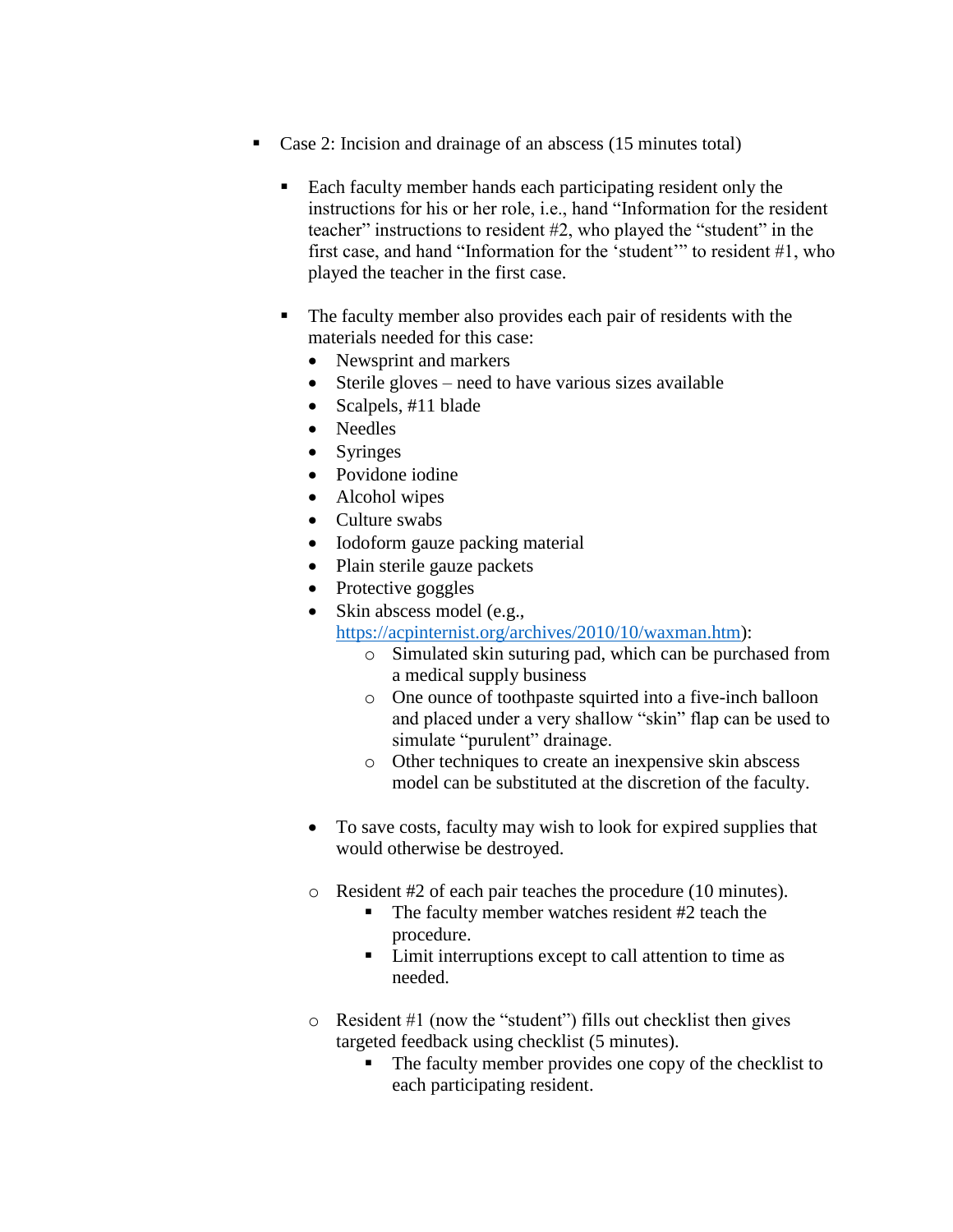- Resident  $#1$ , who played the "student", fills out the checklist.
- It is helpful for resident  $#2$ , who played the teacher this time, to start by giving self-feedback.
- Next, the faculty member assists resident  $#1$ , who played the "student" this time, in going through the checklist to give constructive feedback to resident #2.

**Large-group summary of what was learned (5 minutes total**)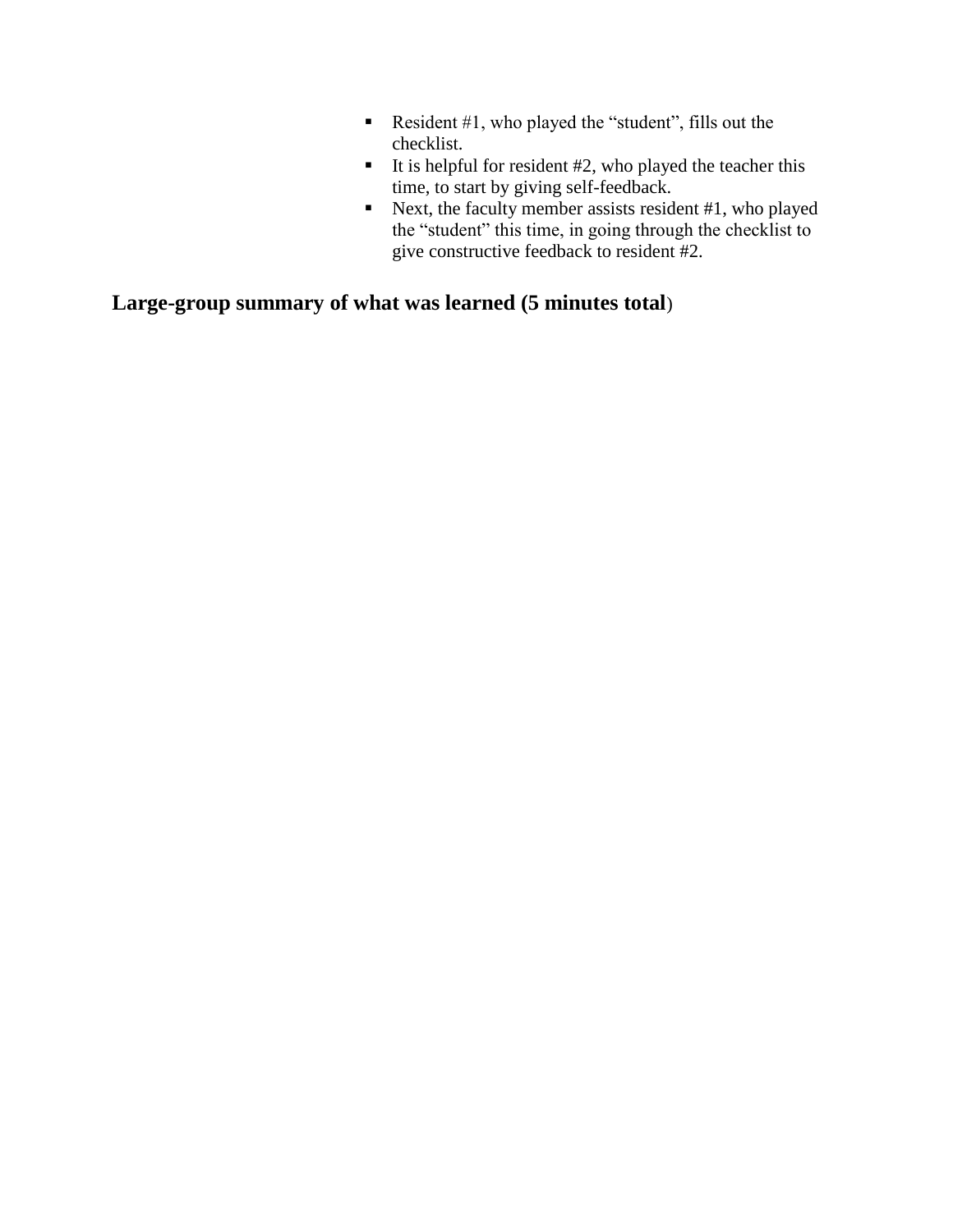# **Faculty Guide 2: 90-minute session**

- Orientation and slide presentation (30 minutes total)
	- o Orientation to the session on teaching procedures (10 minutes)
		- Faculty introduce the session and explain the logistics of the session.
	- o Teaching procedures: slide presentation (20 minutes)
		- Faculty review the slides:

Slide 1: Learning Objectives:

By the end of this session, participants will be able to:

- Develop skills on teaching a learner how to perform a procedure
- Practice teaching procedures
- Identify the three phases of teaching procedures

Slide 2: Approach to Teaching Procedures

Learners must go through three phases of psychomotor skills development:

| Cognitive    | Developmental | Automated |
|--------------|---------------|-----------|
| $\checkmark$ |               |           |
| Why<br>How   |               |           |

Slide 3: Cognitive phase

Learners first need to understand the "why" components of the procedure:

- Why learn procedure?
- **Indications**
- Contraindications
- Risks/complications
- $\blacksquare$  Benefits
- **Alternatives**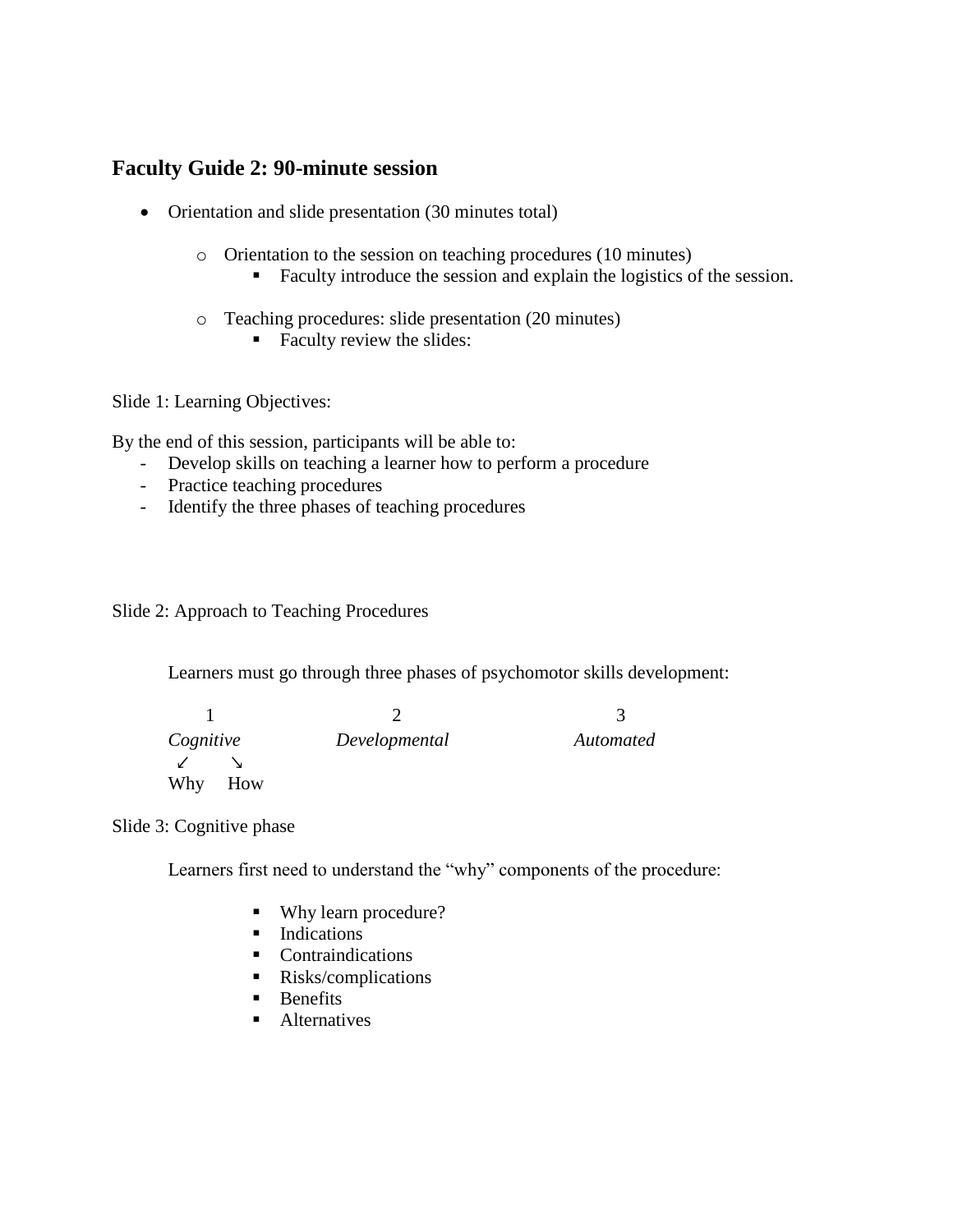Slide 4: Cognitive phase

Since learners prefer active learning, teach through questioning:

- Has the learner done this procedure before?
- What does s/he recall about indications, risks, etc.?

## Slide 5: Cognitive phase

- Then address the "how" components:
- Demonstrate procedure step by step.
- Ask learner to verbalize the steps.
- Ask for questions.

Slide 6: Developmental phase

- o Next, learners need to practice.
- o Have learner demonstrate procedure for you, explaining each step out loud.
- o Provide guidance for each step, both verbally and physically.
- o Evaluate learner's proficiency:
	- What did learner do right?
	- What could he or she do better?

# Slide 7: Developmental phase

- o Ask learner to self-evaluate, then give specific feedback, starting with the positive aspects of the performance.
- o Does the learner have any questions, now that s/he has practiced the skills?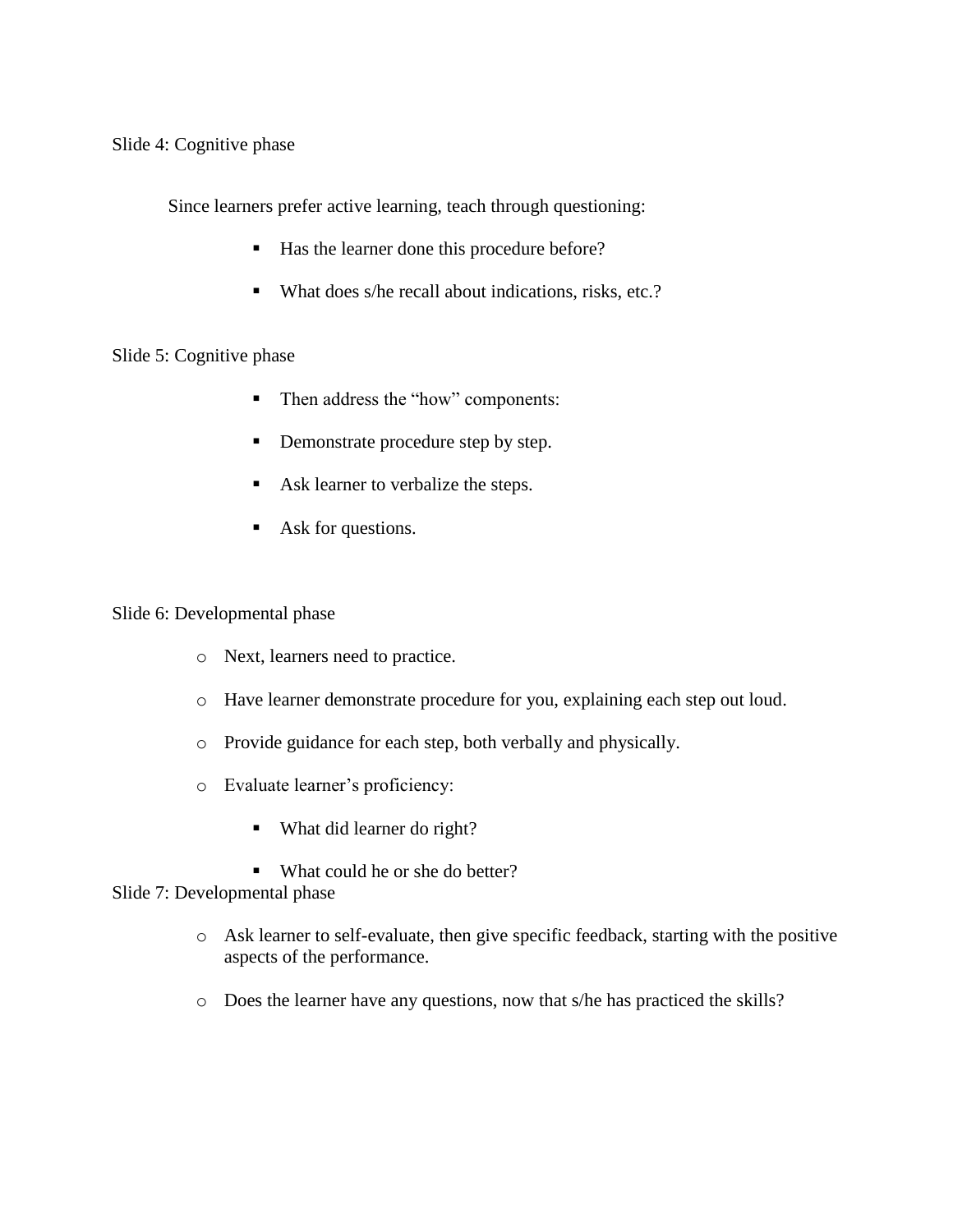Slide 8: Developmental phase

- o Rapid cycle deliberate practice is an effective technique of having learners cycle rapidly between deliberate practice and directed feedback.
- o Dividing the procedure up into segments can make it easier to practice and learn.
	- Between segments, pause  $\rightarrow$  debrief  $\rightarrow$  rewind  $\rightarrow$  have the learner try again.

## Slide 9: Automated phase

Finally, learners begin achieving proficiency and are ready for independent performance. Observe performance again, this time with minimal interruption.You can now teach the fine points.

## Slide 10: Automated phase

Encourage self-directed learning:

- What are the learner's future learning goals?
- $\blacksquare$  How can the learner achieve them?
- What have you read or done that helped you learn?

Arrange for a follow-up session.

- Practice teaching procedures with feedback (45 minutes total).
	- o Residents divide into pairs (5 minutes):
		- Depending upon the composition of the group, we recommend mixing up the pairs to encourage collaboration across training levels and departments.
		- The more faculty members available to facilitate the small-group component of the session, the better.
		- One faculty member assigned to supervise one or two pairs of residents is an ideal ratio.
		- The procedure cases below were used in the Bringing Education  $\&$ Service Together (BEST) randomized trial, but medical educators teaching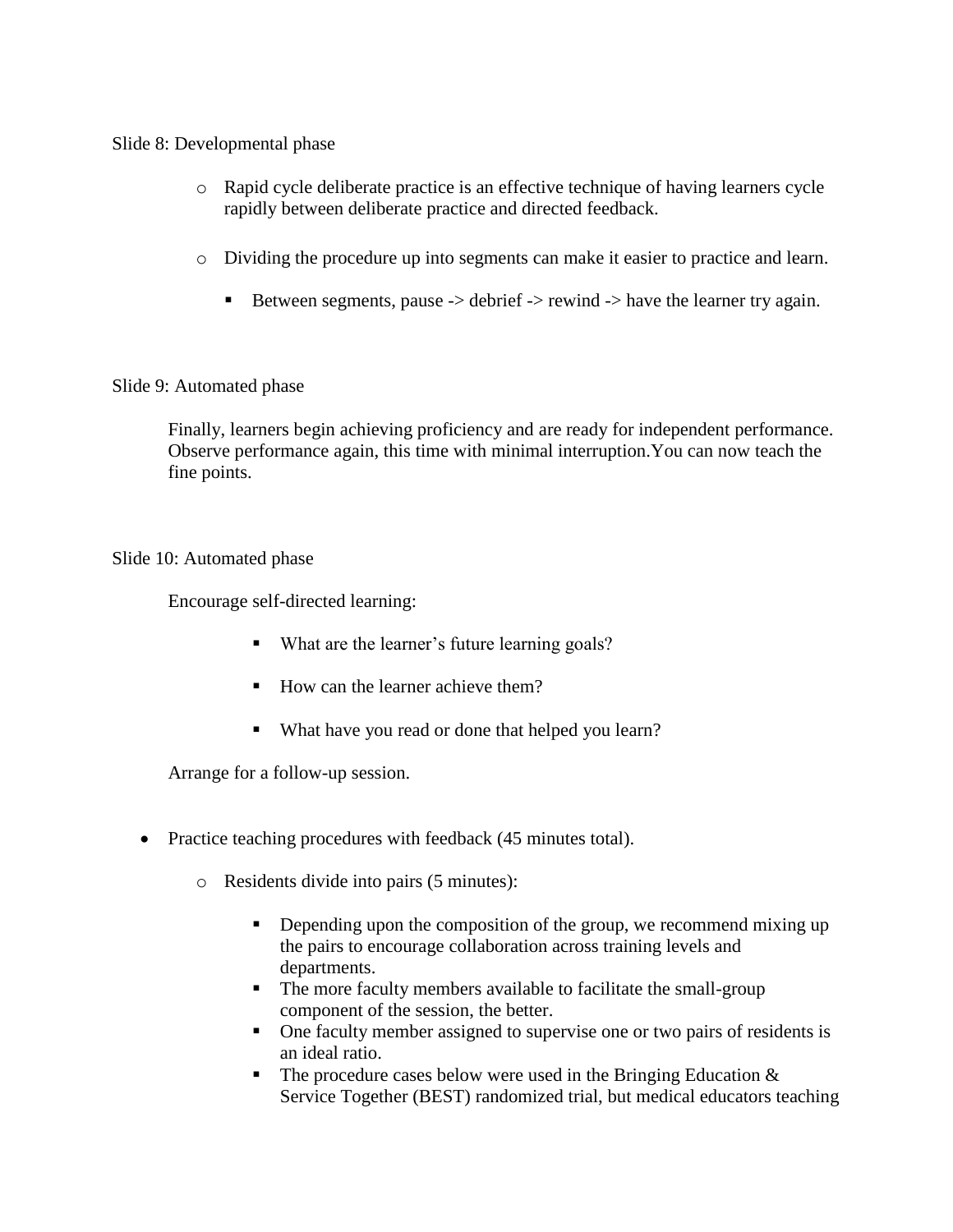this session may feel free to substitute procedural simulations that are more relevant to their own residents.

- For instance, a surgical residency program could substitute a different surgical procedure.
- In any event, we recommend keeping the procedural simulations as simple as possible so as to keep the focus on teaching skills and preventing participants from becoming distracted by clinical complexities.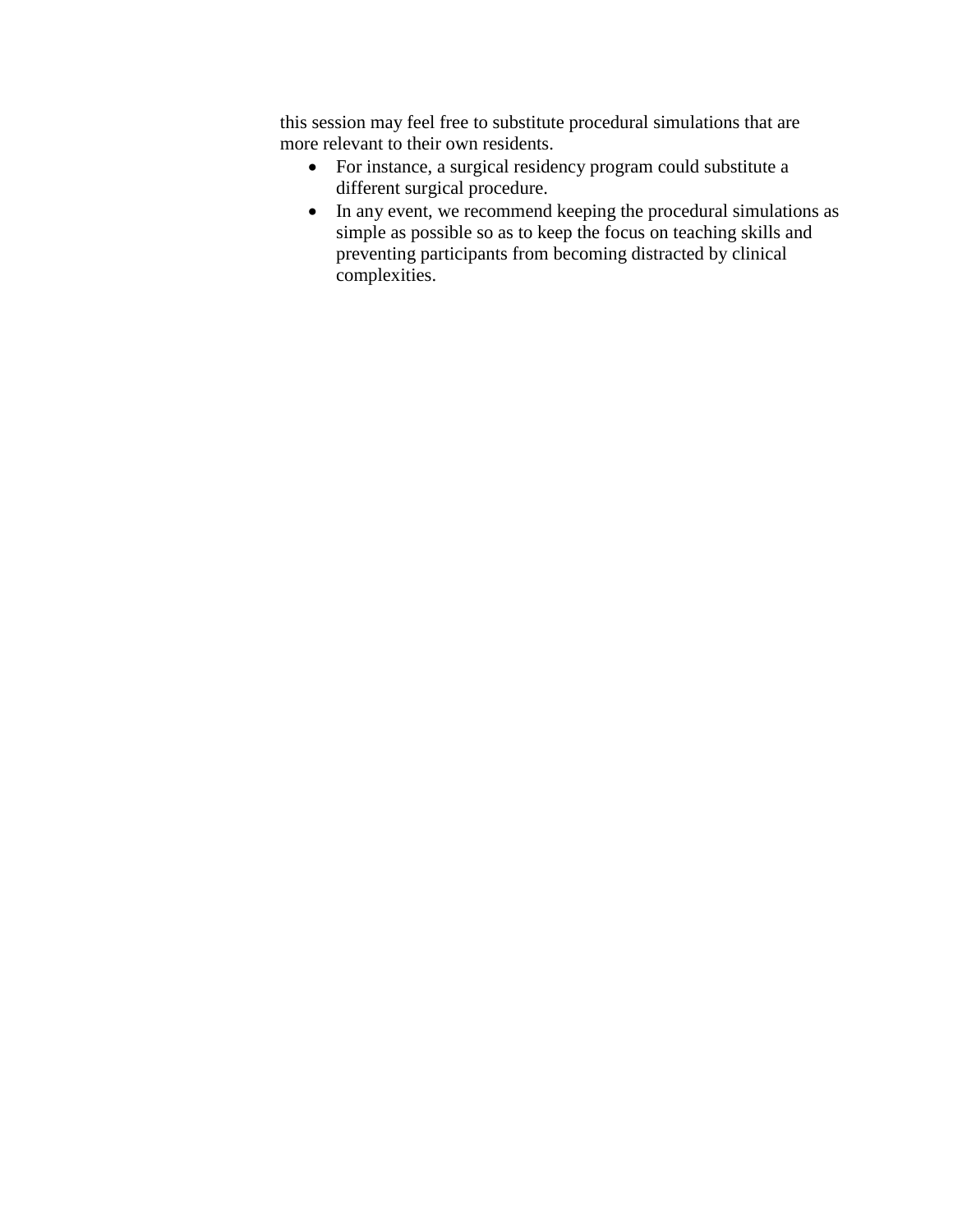- Case 1: Drawing blood cultures (20 minutes total)
	- Each faculty member hands each participating resident only the instructions for his or her role, i.e., hand "Information for the resident teacher" instructions to the resident who will play the teacher first, and hand "Information for the 'student'" to the resident who will play the student first.
	- The faculty member also provides each pair of residents with the materials needed for this case:
		- Newsprint and markers
		- Sterile gloves need to have various sizes available
		- Blood culture bottles
		- Needles
		- Syringes
		- Povidone iodine
		- Alcohol wipes
		- Sterile gauze packets
		- To save costs, faculty may wish to look for expired supplies that would otherwise be destroyed.
		- o Resident #1 of each pair teaches the procedure (10 minutes).
			- The faculty member watches resident #1 teach the procedure.
			- **Limit interruptions except to call attention to time as** needed.
		- o Resident #2 (the "student") fills out checklist then gives targeted feedback using checklist (10 minutes).
			- The faculty member provides one copy of the checklist to each participating resident.
			- Resident  $#2$ , who played the "student", fills out the checklist.
			- It is helpful for resident  $#1$  who played the teacher to start by giving self-feedback.
			- Next, the faculty member assists resident  $#2$ , who played the "student", in going through the checklist to give constructive feedback to resident #1.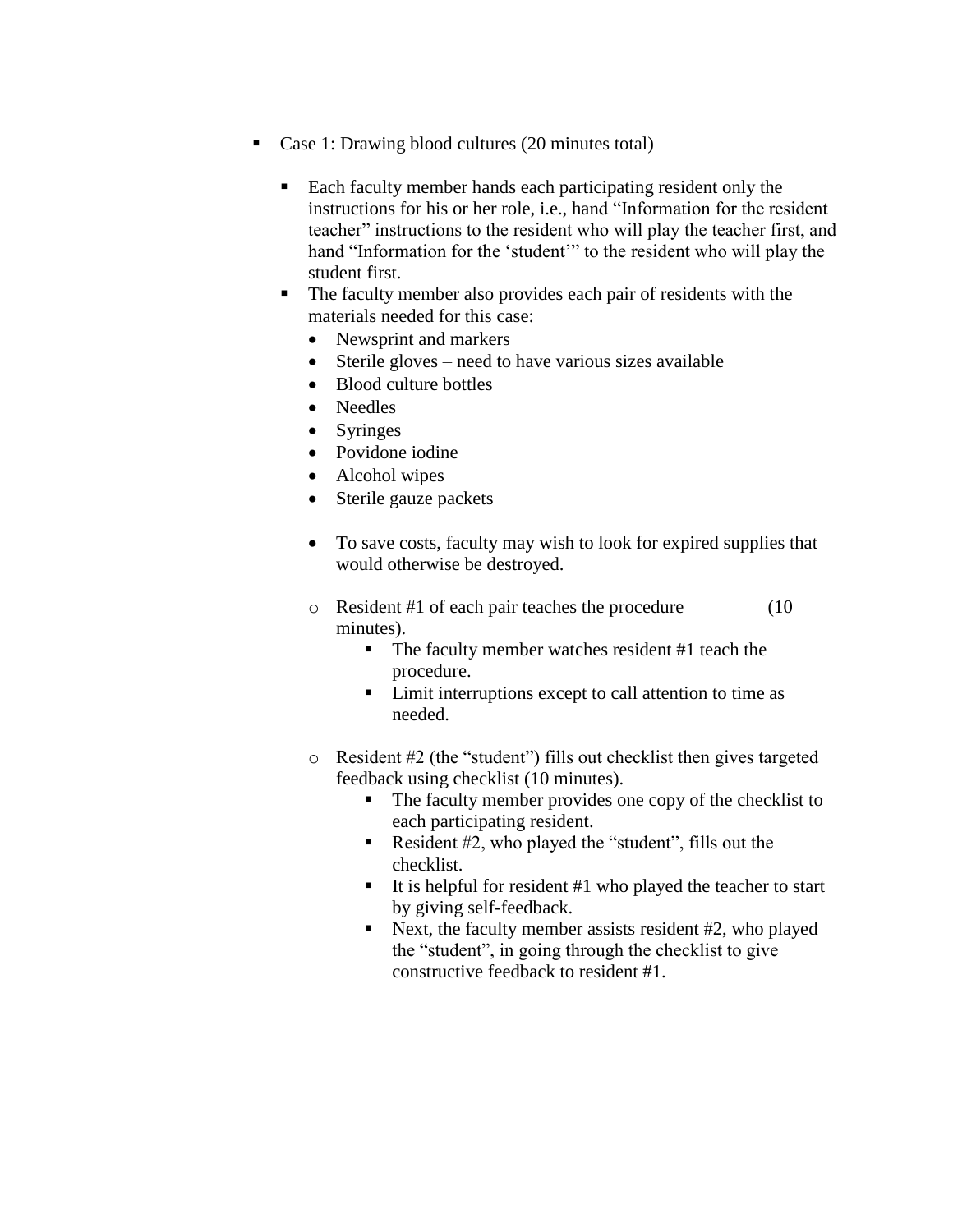- Case 2: Incision and drainage of an abscess (20 minutes total)
	- Each faculty member hands each participating resident only the instructions for his or her role, i.e., hand "Information for the resident teacher" instructions to resident #2, who played the "student" in the first case, and hand "Information for the 'student'" to resident #1, who played the teacher in the first case.
	- The faculty member also provides each pair of residents with the materials needed for this case:
		- Newsprint and markers
		- Sterile gloves need to have various sizes available
		- Scalpels, #11 blade
		- Needles
		- Syringes
		- Povidone iodine
		- Alcohol wipes
		- Culture swabs
		- Iodoform gauze packing material
		- Plain sterile gauze packets
		- Protective goggles
		- Skin abscess model (e.g.,

[https://acpinternist.org/archives/2010/10/waxman.htm\)](https://acpinternist.org/archives/2010/10/waxman.htm):

- o Simulated skin suturing pad, which can be purchased from a medical supply business
- o One ounce of toothpaste squirted into a five-inch balloon and placed under a very shallow "skin" flap can be used to simulate "purulent" drainage.
- o Other techniques to create an inexpensive skin abscess model can be substituted at the discretion of the faculty.
- To save costs, faculty may wish to look for expired supplies that would otherwise be destroyed.
- o Resident #2 of each pair teaches the procedure (10 minutes).
	- The faculty member watches resident #2 teach the procedure.
	- Limit interruptions except to call attention to time as needed.
- o Resident #1 (now the "student") fills out checklist then gives targeted feedback using checklist (10 minutes).
	- The faculty member provides one copy of the checklist to each participating resident.